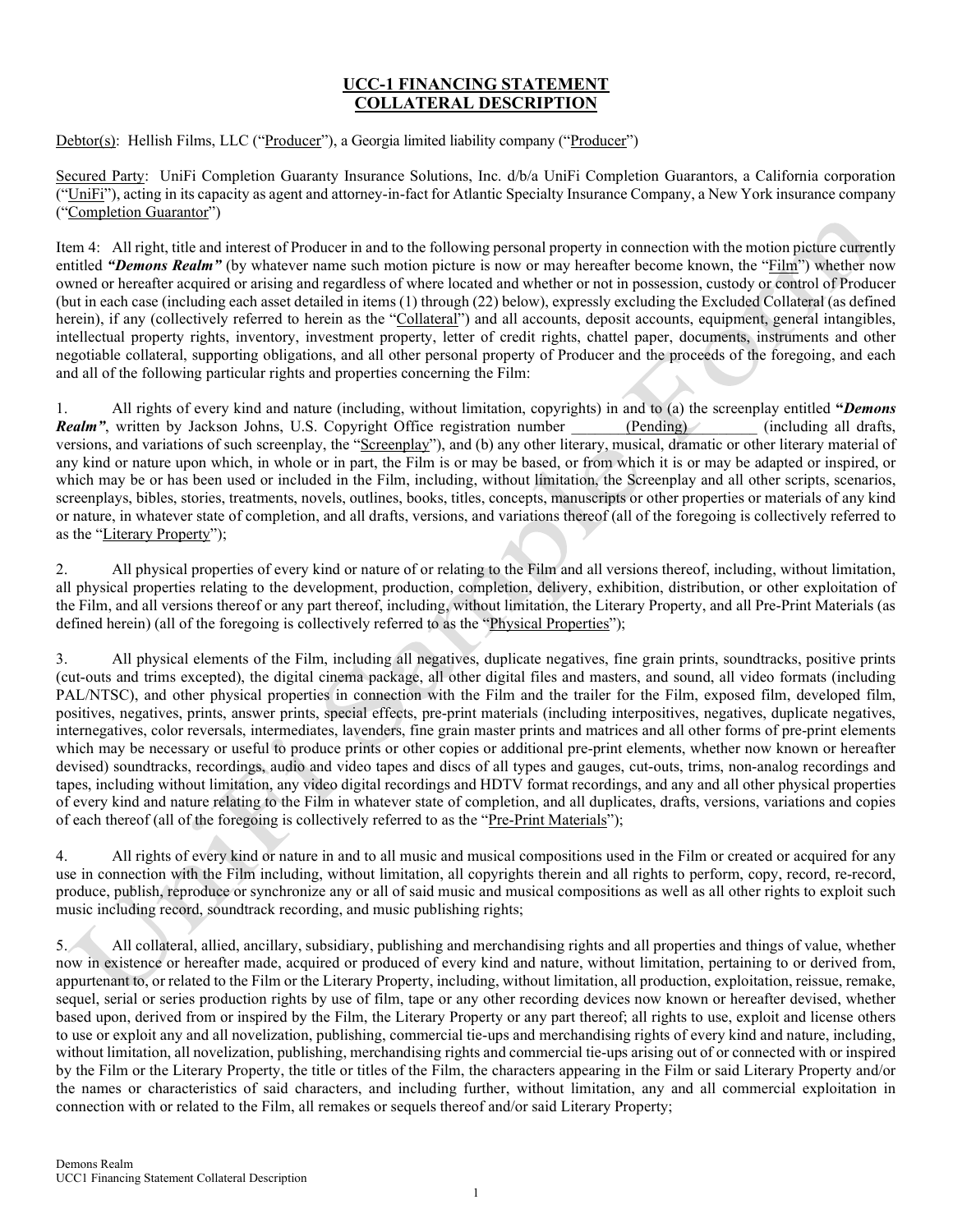6. To the extent necessary or desirable to complete the Film, all rights of every kind or nature, present and future, in and to all agreements relating to the development, production, completion, delivery, and exploitation of the Film, including, without limitation, all agreements for personal services, including the services of writers, directors, cast, producers, special effects personnel, personnel, animators, cameramen and other creative, artistic and technical staff and agreements for the use of studio space, equipment, facilities, locations, animation services, special effects services, and laboratory contracts;

7. All insurance and insurance policies heretofore or hereafter placed upon the Film or the insurable properties thereof and/or any person engaged in the development, production, completion, delivery, or exploitation of the Film and the proceeds thereof;

8. All copyrights, rights in copyrights, interests in copyrights and renewals and extensions of copyrights, domestic and foreign, heretofore or hereafter obtained upon the Film or the Literary Property or any part thereof, and the right (but not the obligation) to make publication thereof for copyright purposes, to register a claim under copyright, and the right (but not the obligation) to renew and extend such copyrights, and the right (but not the obligation) to sue in the name of Producer or the name of the Secured Party for past, present and future infringements of copyright;

9. All rights to produce, acquire, release, sell, distribute, subdistribute, lease, sublease, market, license, sublicense, exhibit, broadcast, transmit, reproduce, publicize or otherwise exploit, use or dispose of the Film, the Literary Property, and all rights therein (including, without limitation, the rights referred to in item 4 above) in perpetuity, without limitation, in any manner and any media whatsoever throughout the universe, including, without limitation, by projection, radio, all forms of television (including, without limitation, free, pay, toll, cable, sustaining subscription, sponsored and direct satellite broadcast), in theatres, non-theatrically, on cassettes, cartridges, and discs and by any other scientific, mechanical or electronic means, methods, processes or devices now known or hereafter conceived, devised or created;

10. All rights of Producer of any kind or nature, direct or indirect, to acquire, produce, develop, reacquire, finance, release, sell, distribute, sub-distribute, lease, sublease, market, license, sublicense, exhibit, broadcast, transmit, reproduce, publicize, or otherwise exploit, use or dispose of the Film, or any rights in the Film, including, without limitation, under agreements between Producer and any affiliate of Producer which relate to the ownership, production or financing of the Film;

11. All contract rights and general intangibles which may arise in connection with the creation, production, completion, delivery, financing, ownership, possession, or exploitation of the Film or which grant to any Person any right to acquire, produce, develop, reacquire, finance, release, sell, distribute, subdistribute, lease, sublease, market, license, sublicense, exhibit, broadcast, transmit, reproduce, publicize, or otherwise exploit, use or dispose of the Film or any rights in the Film and all collateral, allied, ancillary, subsidiary and merchandising rights therein, and all properties and things of value pertaining thereto and all products and proceeds thereof whether now in existence or hereafter made, acquired or produced and the rights and property set forth herein, including, without limitation, all such rights under agreements between Producer and any affiliate of Producer which relate to the ownership, production or financing of the Film;

12. All rent, revenues, income, compensation, products, increases, proceeds (including the proceeds of letters of credit), benefits, credits, rebates, incentives and profits or other property, or rights therein or thereto, obtained or to be obtained from the creation, production, completion, delivery, release, sale, distribution, subdistribution, lease, sublease, marketing, licensing, sublicensing, exhibition, broadcast, transmission, reproduction, publication, ownership, exploitation or other uses or disposition of the Film and the Literary Property (or any rights therein or part thereof), in any media, without limitation, the properties thereof and of any collateral, allied, ancillary, merchandising and subsidiary rights therein and thereto, and amounts recovered as damages because of unfair competition, the infringement of copyright, breach of any contract or infringement of any rights, or derived therefrom in any manner whatsoever;

13. All documents, receipts, or books and records, including, without limitation, documents or receipts of any kind or nature issued by any pledge holder, warehouseman or bailee concerning the Film and any element thereof;

14. All accounts, contract rights, and general intangibles (as such terms are defined in the UCC) in connection with or relating to the Film and to the Physical Properties, including all rights to receive the payment of money under present or future contracts or agreements (whether or not earned by performance) from the creation, production, completion, release, sale, distribution, exhibition, leasing, subleasing, licensing, sublicensing and other exploitation, use or disposition of the Film or the Literary Property or any part thereof or any rights therein in any medium, whether now known or hereafter developed, by any means, method, process or device in any market;

15. All of Producer's right, title and interest in, to and under the Distributor Agreements, any licensing intermediary license agreements, the agreements between Producer and any affiliate(s) of Producer which relate to the Film and all other agreements relating to the Film under which Producer has any rights, including without limitation, Producer's rights to receive payments thereunder, and all